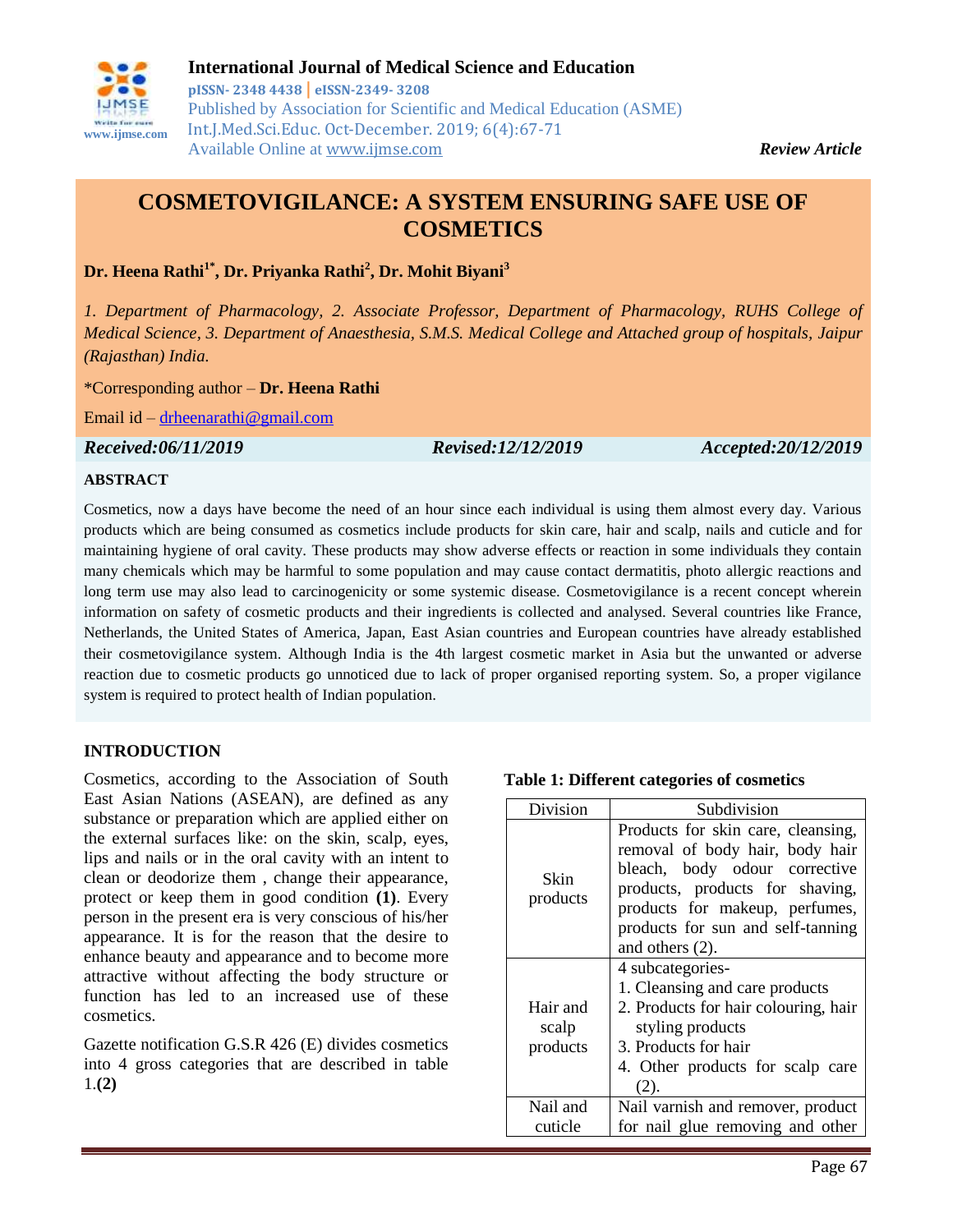| products                    | products for nail and cuticle care<br>(2).                                                         |
|-----------------------------|----------------------------------------------------------------------------------------------------|
| Oral<br>hygiene<br>products | Tooth care, tooth whiteners,<br>mouth wash and breath spray and<br>other products for oral hygiene |

On an average, 9 cosmetic products being used by an adult daily. Nearly 25% of women are consuming 15 or more products in a day **(3)**. Multiple ingredients are used in cosmetics, they are one of the commonest causes of toxicity. During the manufacturing of cosmetic products various chemicals like preservatives and fragrances are added which may be harmful to the human body as some of them are known to have carcinogenic/ mutagenic potential leading to reproductive toxicity and endocrine disruption. Presence of these chemicals in the cosmetic products can produce adverse effects or reactions in the body. These effects may be seen either immediately after use or after chronic use. The commonly seen adverse reactions are- dermatitis, tissue damage, infection, discoloration, bleeding, nervousness, respiratory system reactions, vomiting, diarrhoea, urogenital reactions, and flammability induced death. Due to the absence of any formal and reliable monitoring systems (i.e. Cosmetovigilance) such adverse reactions often remain unnoticed or unreported. In an attempt to overcome this problem, the FDA established a network system for the sake of gathering consumer complaints. Likewise, European countries have also designed a project intending to collect information on cosmetics utilisation pattern which can be used as an input for adverse reaction assessment **(4)**.

Cosmetovigilance is the process of collection, analysis, and assessment of adverse reactions occurring in cosmetics consumers in order to identify any potential health risk, thus guaranteeing a further strengthened safety for consumers **(5)**.

## **Cosmetic ingredients and their hazards**

One of the most common evil effects of cosmetics is allergic contact dermatitis (ACD). This may occur due to the presence of allergens in the cosmetic products. The most common of which are fragrances and preservatives **(6)**. Heavy metals are also commonly present as impurities in trace amount in cosmetics and personal care products. Since these are product impurities, their presence is not required to be mentioned on the label but these metals are known to be cumulative poison due to their long half-life **(7)**. These elements example- lead and

cadmium are not only dangerous to humans but also to animals. Some of them may damage external or internal organ even at low concentration. According to the classification of cancer potential metals mercury is not having cancer causing agents, yet mercury chloride and methyl mercury are potential carcinogens in humans **(8)**. Other Heavy metals like nickel, cobalt, copper, and chromium are also allergens.

## **Skin cosmetics**

Adverse effects include irritation-burning, stinging, itching, or other skin discomfort without visible, objective signs of inflammation. These discomforts are mainly observed on face in 1-10% of all cosmetic users **(9)**. The usual signs are mild erythema and scaling, but dermatitis may also occur. In humid climate, irritation occurs due to deodorants and anti-perspirants.

## **Photosensitivity due to sunscreens or lotions**

Only a small proportion of cosmetics related side effects can occur due to Photosensitivity. Sunscreen preparation and skin care products contain UV filters. Exposure to sunlight in those persons who use UV filters extensively may lead to premature skin aging and cancer. These UV filters are important causes of photo contact allergic reactions.

## **Shaving products**

Aftershave lotions and perfumes may cause allergy like contact dermatitis

## **Lipsticks**

Lipstick generates reactive oxygen species which produce haemolysis and causes lipid peroxidation in human erythrocytes when exposed to sunlight. The lipstick and creams which were used for testing showed absorption in UV/Visible range. Daily application of lipstick (1-14 times a day) by women exposes them to the harmful effects of lead and other heavy metals and can potentially affect their health.

## **Hair Dyes**

Adverse events of hair dye are mostly produced by an ingredient -PPD (Paraphenylenediamine). Due to presence of PPD in hair dyes some patients may experience photo allergic dermatitis or dye induced depigmentation.18-MEA (18-methyl eicosanoic acid) layer present in hair is responsible for hydrophobicity in hair. It protects hair by preventing too much water absorption from environment. Application of hair dye strips 18- MEA layer, making the hair texture coarse and dull. Apart from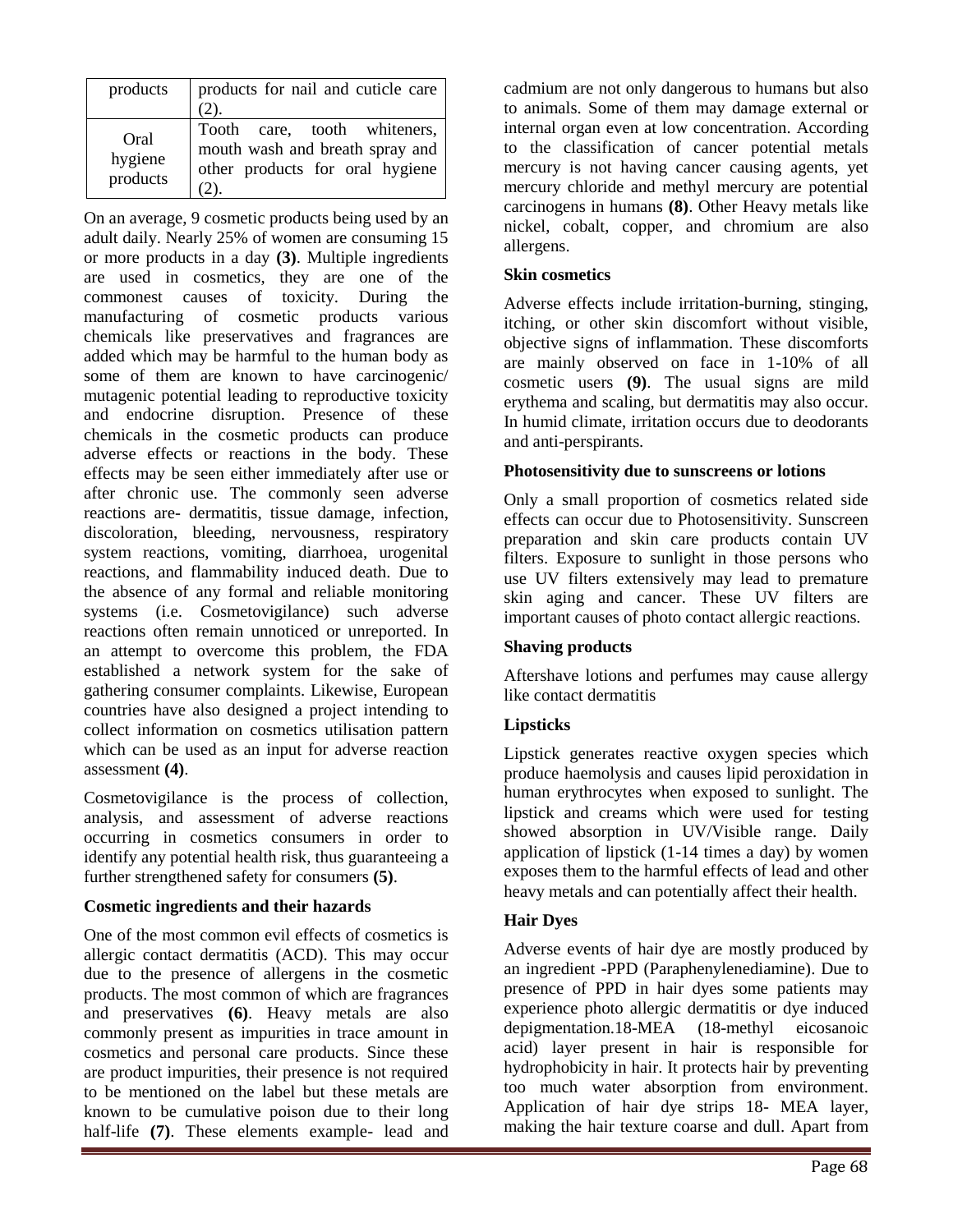making hair dull and coarse hair dyes play a significant role in hair fall. Most hair dyes contain PPD, which induces apoptosis (internally programmed and well-coordinated cell death) leading to hair fall **(10)**. . Other reactions include lymphomatoid reaction, erythema multiformae, and anaphylaxis after hair dye application. Few reports have linked an increase in incidence of follicular lymphoma in patients using permanent hair dyes **(11)**.

#### **Others**

Sticker bindi, kumkum, and kajal have also been found to be an important risk factor for the occurrence of contact dermatitis.

#### **Adverse effects of cosmetics in pregnancy and children**

The impact of use of cosmetics during pregnancy is another issue which needs to be dealt with great care. Couto et. Al have reported that the use of hair dye or hair strengthening products are associated with more adverse effects in first trimester of pregnancy. Hair cosmetics lead to development of acute lymphoblastic leukaemia and acute myeloid leukaemia in their children **(12)**.

Harmful ingredients present in baby products are:

• Skin irritation and allergies can be caused by 2 bromo, 2 nitropropane and 3 Dioclan.. These ingredients have carcinogenic potential **(13)**.

Desitin diaper cream possess sodium borate which can accumulate in liver and brain causing health effects **(13)**.

#### **Global status of Cosmetovigilance system**

**France-** The safety of products is the responsibility of the member states of the European union. In 1999 the French government decided to replace the Medical Drug Agency by French Agency for the Safety of Health Products.

In the year 2000, France constituted a cosmetology commission. Later on in the year 2002 the working group on the safety of use of cosmetic products (GTSPC) was established with a goal to formulate the basis of a national cosmetovigilance system and to provide the organisation with data on adverse effects related to cosmetic products. The results of French cosmetovigilance are available on the website - French National Agency of Medicine and Health Products (ANSM). Based on surveillance it was found that vitamin K which was used in various cosmetic products may act as allergens causing

sensitization. Subsequent to this, the use of vitamin K was banned. Cosmetovigilance has also led to a greater awareness on the risk of paraphenylenediamine (PPD) sensitisation from temporary black tattoos; and contributed to the new regulation on hair dyes.

**Europe-** various researches conducted by the European consultations reported that some cosmetic ingredients like: preservatives, perfumes, and para derivatives are also found in detergents, industrial products, food and so on. It means if any individual having increase PPD or positive PPD test, it is not necessary that it is only due to cosmetic products. It may occur due to detergents or industrial products or food. Consequently, all the member states of European council were advised to develop a system for recording and collection of the undesirable effects of cosmetic products in order to protect human health. This lead to creation of cosmetovigilance system in Belgium, Norway, Sweden, Denmark, Germany, and Italy **(15)**.

**Netherlands-** The Netherlands Food and Consumer Product Safety Authority and Ministry of Health agreed to monitor harmful effects of cosmetics and express their willingness to work toward establishing a cosmetovigilance network **(16)**.

**United States under** the US Food Drug and Cosmetic Act 1938 an agency was established which is responsible for the safety of Personal Care Products (PCP)/Cosmetics. The US Food and Drug administration has made labelling and purity of cosmetics mandatory for marketing of cosmetics in the United States. Thus , it is the responsibility of the manufacturer in United States to provide good quality cosmetic products. If a cosmetic has not been measured for safety by the manufacturer. Then they must put a warning label. In 2008, the Personal Care Products Council (PCPC) initiated a programme called the Consumer Commitment Code (CCC) on a voluntary basis for all the companies in the industry. The 6 principles to the CCC are as follows-

- 1. A cosmetic product can be marketed only if the safety of each ingredient and finished product has been established by the company **(17)**.
- 2. The company will have to provide additional sufficient information regarding the safety of the ingredient which is present in a concentration that exceeds the permissible limits that are mentioned by the regulatory authorities,Food and Drug Administration **(17)**.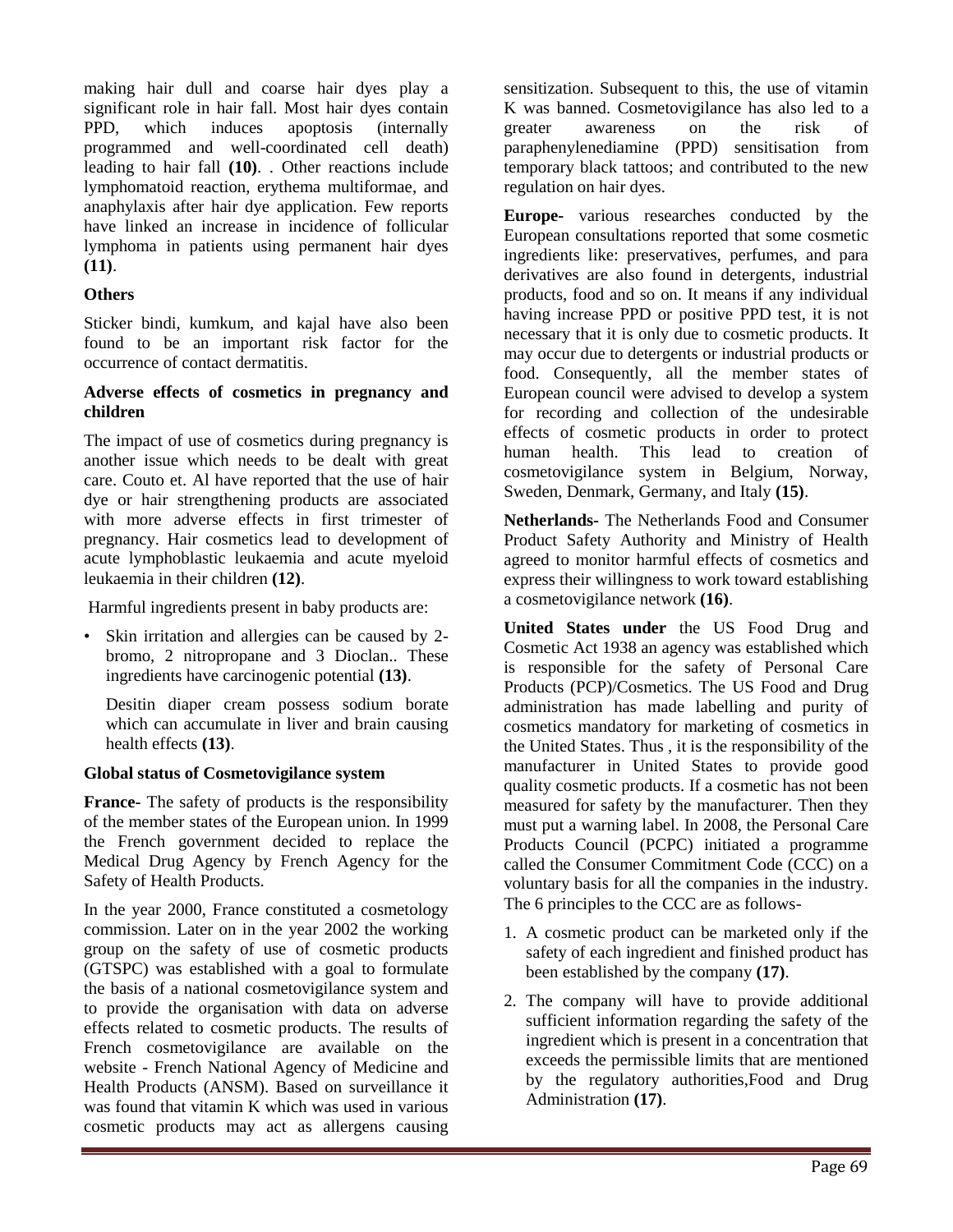- 3. If the data on safety of an ingredient is found to be insufficient by the regulatory authority then the company should further provide substantial information on the safety **(17)**
- 4. A company must submit periodic safety update reports to the FDA in accordance with their cosmetic reporting program **(17)**.
- 5. In case of any known serious unexpected adverse events occurring due to use of any cosmetic product, the company should immediately inform the Food and Drug Administration **(17)**.

Japan and East Asia- Amongst all industrialised countries, Japan has the most stringent regulations for the safe use of cosmetics and cosmetic ingredients. Categorization of cosmetics is similar to US regulation but some additional categories are also added in Japanese regulations called- quasidrugs . Japanese regulations mandates a registration process for cosmetic products which should include the evidence for efficacy and safety of them.

The website of the ministry of health, labour and Welfare provides all the detail of the registration process. Thus, those ingredients which are approved by it can be used in cosmetic articles. Following Japanese model other Asian countries like- China, South Korea, Taiwan, and others have introduced cosmetovigilance system **(17)**.

#### **Need of cosmetovigilance in India**

Cosmetic industry in India is mature and growing in terms of product developments and marketing because user's preferences are changing from only cosmetic, to more functional, advanced and specialised products. India is fourth largest cosmetic market in Asia pacific region. But the unwanted or adverse reaction due to cosmetic products goes unnoticed due to lack of proper organised reporting system. In India, the pharmacovigilance system monitors the adverse drug reactions and recently consideration is also being given to medical device, blood products, biologics, and special nutritional and natural products, however adverse reaction related to cosmetic products have still remained unmarked. It is time that India should also initiate to have a formal cosmetovigilance system. This could contribute to increase the safe use of cosmetics which is important for the safeguard of public health. In the year 2014,Vigan and Castelain recommended in their study that proper use of cosmetovigilance system can help to regulate or eliminate harmful ingredients present in cosmetics and subsequently

boost our confidence on safe use of these products **(16)**.

#### **REFERENCES**

- 1. ASEAN Cosmetic directive (ACD), 2008 , ASEAN definition of cosmetics and illustrative list by category of cosmetic products.
- 2. Guidelines on Registration of import of cosmectics. Available from: http://www.cdsco.nic.in/writeraddatta/Guideline s%20on%20Registration%20%of%20Import%2 0of%20cosmetics.pdf.
- 3. Linda B, Sedlewicz B, Cosmetic preservatives: Friend or foe? Skinmed 2005;4:8-100.
- 4. California cosmetics bill becomes law, William Reed Business Media SAS. Available at: http://www.cosmeticsdesign.com/Markettrends/California-cosmetics-Bill-becomes-law accessed March 5,2009.
- 5. Lidia Sautebin. A Cosmetovigilance survey in Europe. Pharmacological Rasea 2007; 55(5):455-60.
- 6. Hamilton T, de Gannes G.C. 2011. Allergic contact dermatitis to preservatives and fragrances in cosmetics. Skin therapy letter.com, http://www.skintherapyletter.com/2011/16.4/1.h tml
- 7. Ayenimo J .G, Yusuf A.M, Adekunle A.S, Makinde O.W. Heavy metal exposure from personal care products. Bull Envirion Contam Toxicol 2010;84:8-14
- 8. Peregrino C.P., Moreno, M.V., Miranda, S.V, Rubio A.D, Leal, L.O. Mercury levels in locally manufactured Maxican skin lightening creams, Int. J. Environ. Res. Public Health 2011;8:2515- 23.
- 9. Varsha Jadhav, Swati Dhande, Vilasrao Kadam. Cosmetic side effects. World journal of Pharmacy and Pharmaceutical Sciences 2017;6(1):327-43.
- 10. Chyle SM, Tiong YL, Yip WK, Koh RY Len YW, Seow HF, et al. Apoptosis induced by para-phenylenediamine involves formation of ROS and activation of p38 and JNK in change liver cells. Environ Toxicol 2012;29(9):981-90.
- 11. Sagrajrang S, Renard H, Kuhaprema T, Pornsopone P, Arpornwirat W, Brennan P. Personal use of hair dyes- increased risk of non